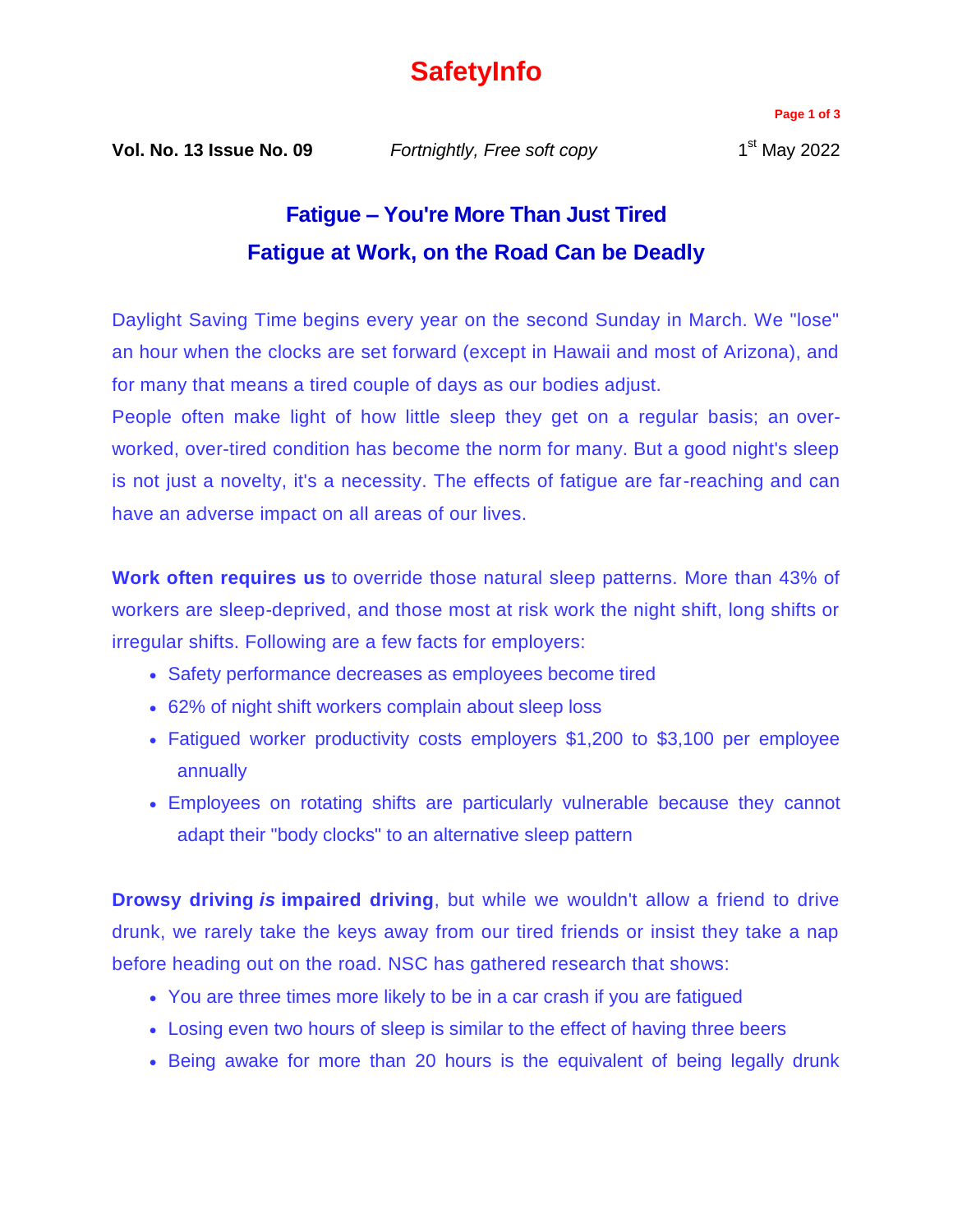According to the CDC, the fall time change can also create, "a sudden change in the driving conditions in the late afternoon rush hour – from driving home from work during daylight hours to driving home in darkness. People may not have changed their driving habits to nighttime driving and might be at somewhat higher risk for a vehicle crash."

**Sleep is a vital factor in overall health.** Adults need an average of seven to nine hours of sleep each night, but 30% report averaging less than six hours, according to the National Health Interview Survey.

- Chronic sleep-deprivation causes depression, obesity, cardiovascular disease and other illnesses
- Fatigue is estimated to cost employers \$136 billion a year in health-related lost productivity
- More than 70 million Americans suffer from a sleep disorder

Americans receive little education on the importance of sleep, sleep disorders and the consequences of fatigue, but industry leaders recently have been drawing attention to this issue. Employers, too, are in an ideal position to educate employees on how to avoid fatigue-related safety incidents. NSC supports science-based fatigue risk management systems in the workplace.

Change begins with the individual. Courtesy: National Safety Council